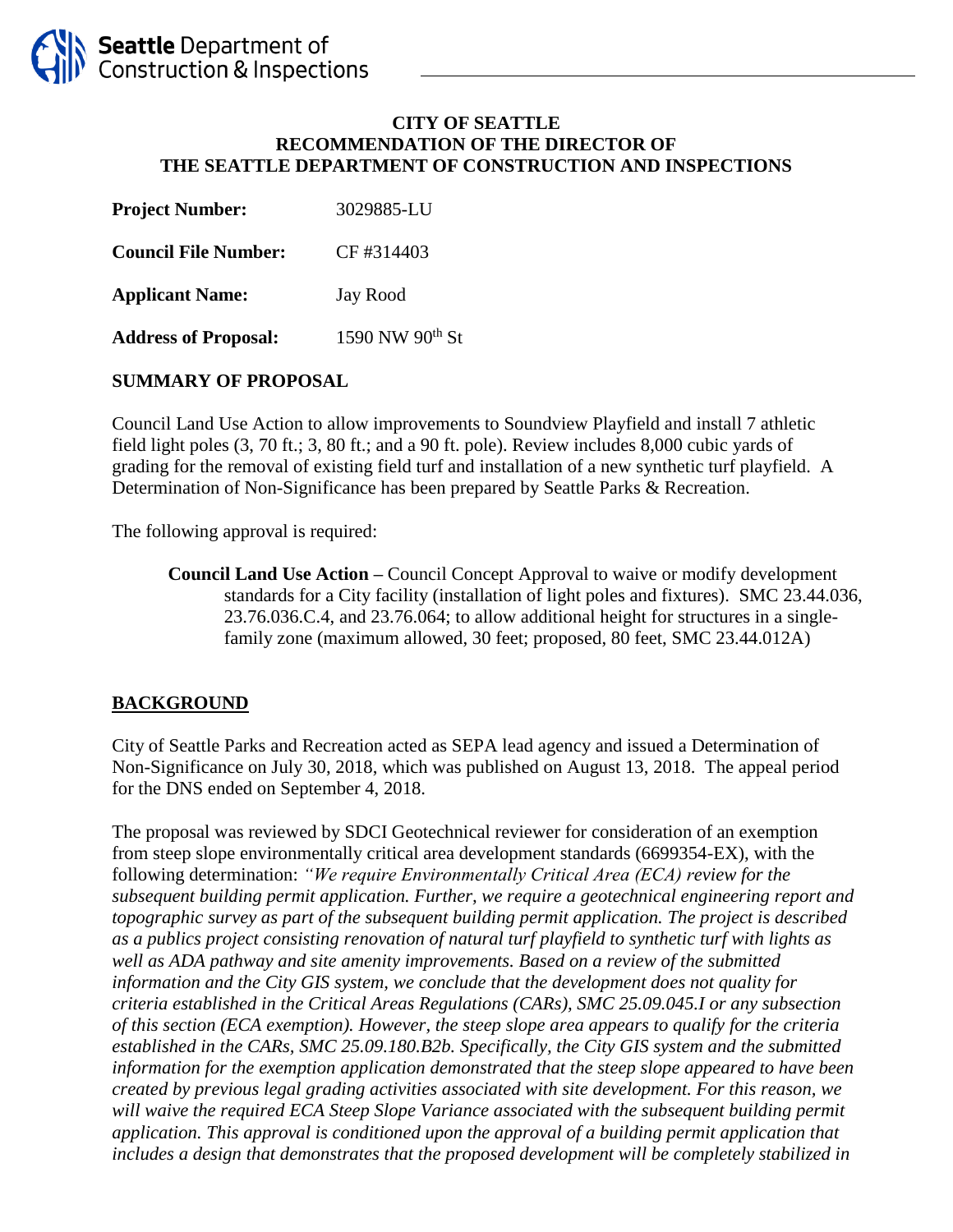Page 2 of 6 Project No. 3029885-LU

*accordance with the recommendations presented in the geotechnical report and provisions of the ECA Code and Grading Code. All other ECA Submittal, General, and Landslide-Hazard, and development standards still apply for this development."*

Site and Vicinity

Site Zone: Single Family 7200 (SF 7200) Zoning Pattern: North: SF 7200

| Zoning Pattern: North: |        | 5F/200                       |
|------------------------|--------|------------------------------|
|                        | South: | Lowrise $2$ (LR2)            |
|                        | East:  | LR2 and Commercial $(C1-40)$ |
|                        | West:  | SF 7200                      |
|                        |        |                              |

Environmental Critical Areas: mapped as Steep Slope Environmentally Critical Area

Site and Vicinity: Soundview Playfield is a rectangular site bounded by NW 90<sup>th</sup> St on the south, 15<sup>th</sup> Ave NW on the east, Whitman Middle School to the north, and single family detached housing to the west. The site slopes toward the middle, with higher elevations at the east and west property lines. A parking area is located along the southern boundary. The park includes turf playing surfaces, walking trails, a tennis court at the northwest corner, and a spray park at the west edge. The site includes several mature trees and 10 Exceptional trees. The adjacent uses are primarily residential, transitioning to commercial uses to the southeast, with Marcus Whitman Middle School immediately to the north.

## Public Comment:

The public comment period ended on 9/24/2018. Public comments received by SDCI are summarized in the analysis below.

# **I. ANALYSIS – Council Land Use Decision to Waive or Modify Development Standards for City Facilities**

Public parks are City facilities permitted outright in SF 7200 zones. The Seattle Land Use Code sets a base height limit for structures in single family zones at 30' (SMC 23.44.012). The Seattle Parks Department seeks a Council Land Use Approval under SMC 23.76.064 that includes modification of the height development standards of the single family zone.

The proposed light poles are between 70' and 90' tall. The proposed backstops will be 30' tall, and the fencing will be 4' to 6' tall. No other structures are proposed. Grading work will be done to replace the natural grass with synthetic turf, intended to be more durable for sports use during the wet winter months. Some trees will be removed and replaced with new trees. All the Exceptional Trees will be retained and protected during construction.

SMC 23.76.036.C.4 and 23.76.064 include provisions for the City Council to waive or modify applicable development standards for City facilities.

SMC 23.76.050 requires the SDCI Director to draft a written report on Type V decisions, which includes the following analysis and information:

*1. The written recommendations or comments of any affected City departments and other governmental agencies having an interest in the application;*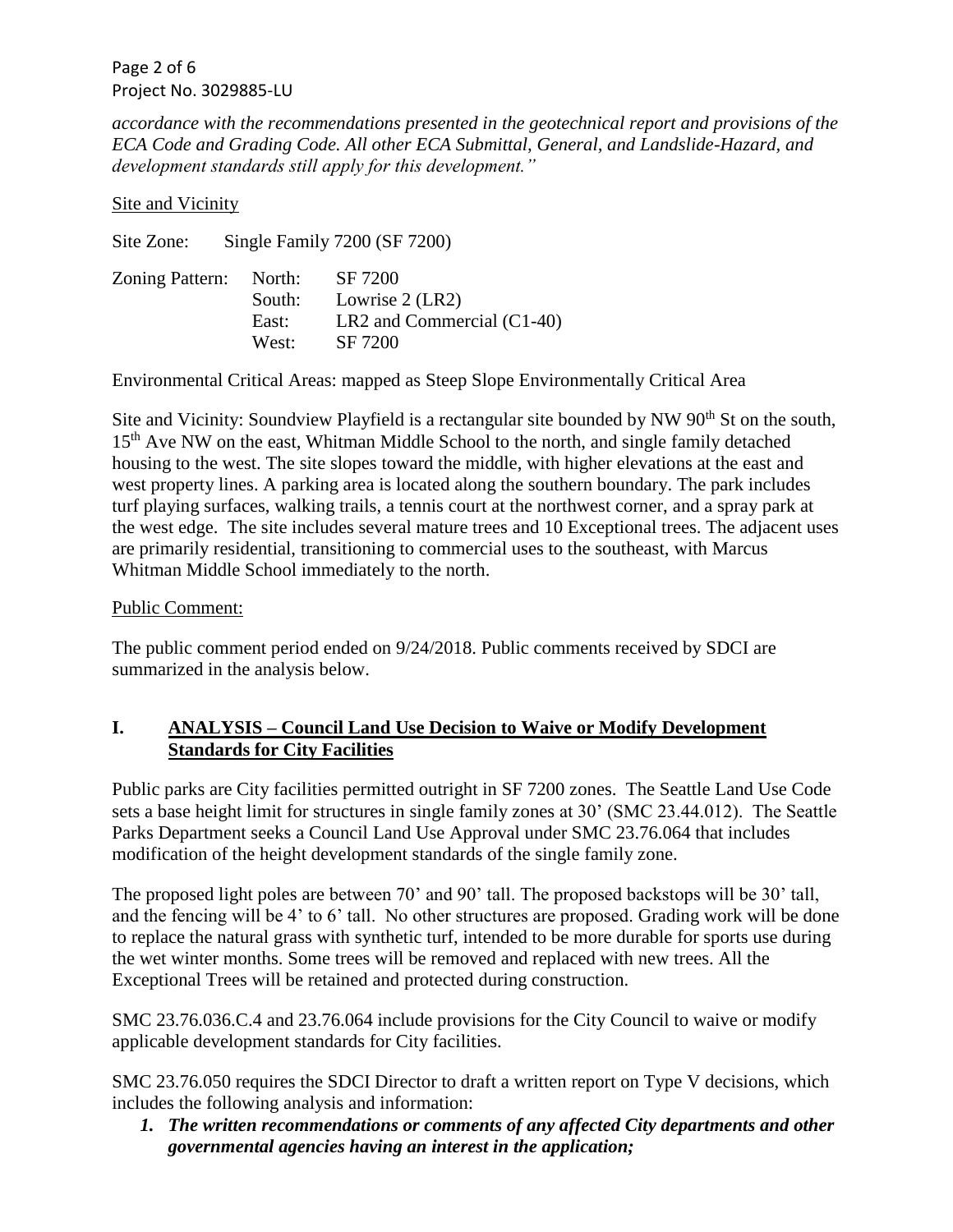Page 3 of 6 Project No. 3029885-LU

Seattle Parks and Recreation issued a Determination of Non-Significance on July 30, 2018, which was published on August 13, 2018. The appeal period for the DNS ended on September 4, 2018. The DNS analyzed the probable impacts of the proposal and determined that none of the impacts were significant or warranted additional conditions.

## *2. Responses to written comments submitted by interested citizens;*

SDCI received public comments with the following topics:

- a. Supported additional lighting and ADA access
- b. Objected to replacing sod with artificial turf
- c. Concerned with existing graffiti and vandalism
- d. Parking: Requested additional parking on site, signage designating lots for Park users, and increase parking enforcement
- e. Construction Impacts: Concerned with construction impacts to parking and traffic, related to pedestrian safety for students at the adjacent school
- f. Traffic:
	- Requested traffic control person during large events at the park, primarily on weekends
	- Concerned with additional traffic resulting from extended park hours with the new lighting
	- Concerned with additional traffic safety and existing difficult sight lines (especially at the crest of the hill on NW  $90<sup>th</sup>$  St and at the intersection of NW  $90^{th}$  St and  $15^{th}$  Ave NW)
	- Suggested eliminating on-street parking on one side of NW  $90<sup>th</sup>$  St to improve circulation

SDCI response to public comments:

- a. Objection to artificial turf: Seattle Parks and Recreation stated they chose this material as it is more durable during wet winter months and saves water during dry summer months since it doesn't require irrigation.
- b. Graffiti and vandalism are not expected to increase as a result of the proposal. The additional lighting in evening hours would be expected to reduce graffiti and vandalism.
- c. Parking: Seattle Parks and Recreation provided a Transportation Analysis to identify the expected parking demand (Soundview Playfields Renovation Transportation Analysis by Tilghman dated May 2018). The analysis was reviewed by the SDCI Transportation Planner who determined that the proposal is not expected to increase existing parking demand and therefore the proposal doesn't warrant additional conditions.
- d. Construction Impacts: SDCI recommends a construction management plan as a condition of approval, due to the following factors:
	- The size of the site in a single-family zone
	- Hours of construction noise permitted in single family zones (7:00 AM and 10:00) PM on weekdays and 9:00 AM and 10:00 PM on weekends and legal holidays)
	- Amount of proposed grading (8,000 cubic yards) and subsequent truck trips
	- Limited access to nearby arterials
	- Public concerns of construction traffic impacts
	- Public concerns of potential public safety impacts of construction traffic on the adjacent school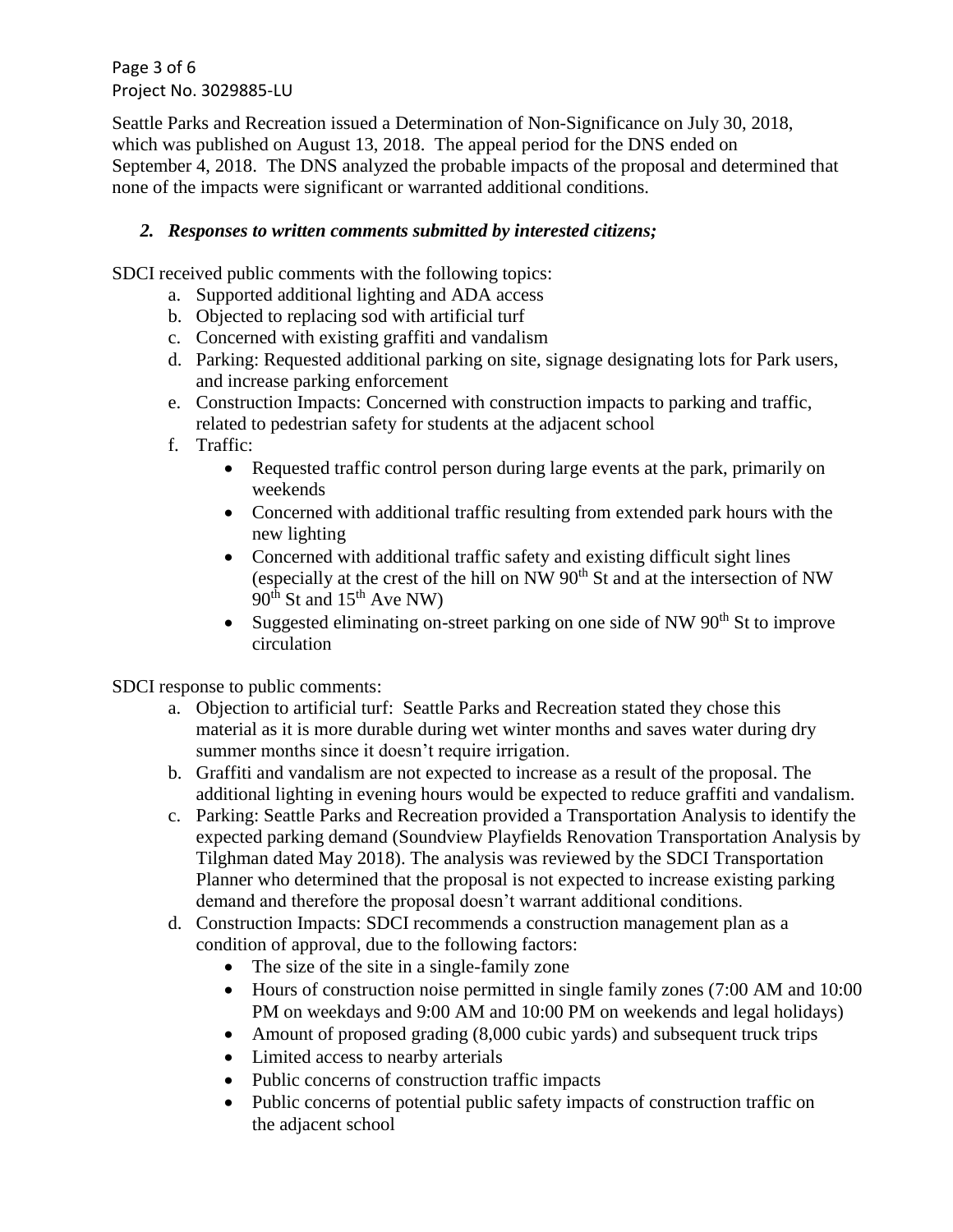Page 4 of 6 Project No. 3029885-LU

> e. Traffic: Seattle Parks and Recreation provided a Transportation Analysis to identify the expected vehicle trips generated by the proposal (Soundview Playfields Renovation Transportation Analysis by Tilghman dated May 2018). The analysis was reviewed by the SDCI Transportation Planner who determined that the proposal is not expected to increase peak hour vehicle trips, but may increase daily vehicle trips during winter months, due to extended hours from the additional lighting. The Transportation Planner determined that the proposal and limited additional traffic impacts don't warrant additional conditions.

## *3. An evaluation of the proposal based on the standards and criteria for the approval sought and consistency with applicable City policies;*

**SMC 23.44** includes standards and criteria for proposed development in Single Family zones. Public parks are a permitted use in this zone.

**SMC 23.44.008.H** includes development standards for uses permitted outright. **"**Exterior lighting shall be shielded and directed away from residentially zoned lots. The Director may require that the intensity of illumination be limited and that the location of the lighting be changed."

Seattle Parks Department has designed the proposed light poles to minimize light and glare to adjacent properties and streets, as demonstrated in the following studies:

- Lighting Design Report by BCE, July 13, 2018
- Site Sections, by BCRA, July 13, 2018

**SMC 23.44.012** lists Height Limits. Seattle Parks and Recreation has requested a maximum light pole height of 90 feet. Thirty feet is the maximum permitted height in this zone.

**SMC 23.44.014** lists Yard requirements. The proposal complies with these development standards.

**SMC 25.05.675** includes SEPA policies for the proposed development. These policies were addressed through Seattle Parks and Recreation's DNS dated July 30, 2018.

# **The Seattle Comprehensive Plan** applicable policies include:

**P 2.7** Provide athletic fields that can serve as places where people of diverse ages, backgrounds, and interests can engage in a variety of sports.

**P 3.2** Maintain the long-term viability of park and recreation facilities by

regularly addressing major maintenance needs.

**P 3.3** Look for innovative ways to approach construction and major maintenance activities to limit water and energy use and to maximize environmental sustainability.

**LU 3.2** Allow public facilities and small institutions to depart from development standards, if necessary, to meet their particular functional requirements, while maintaining general design compatibility with the surrounding area's scale and character…

**LU 5.4** Use maximum height limits to maintain the desired scale relationship between new structures, existing development, and the street environment; address varied topographic conditions; and limit public view blockage. In certain Downtown zones and in industrial zones, heights for certain types of development uniquely suited to those zones may be unlimited.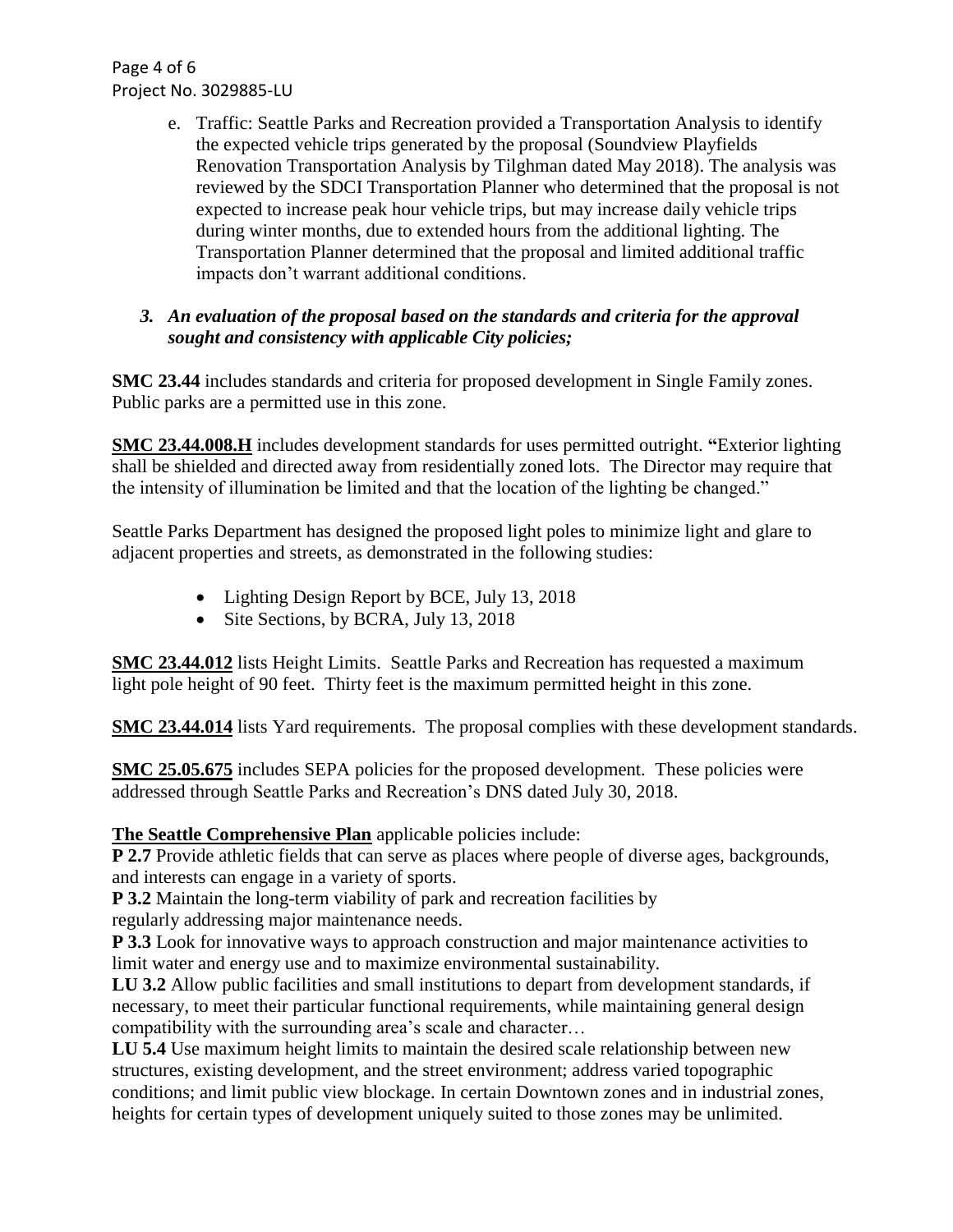Page 5 of 6 Project No. 3029885-LU

**LU 5.14** Establish controls on the placement, direction, and maximum height of lighting and on the glare from reflective materials used on the exterior of structures in order to limit impacts on surrounding uses, enhance the character of the city, and encourage energy conservation.

The Land Use Code has been developed in accordance with Comprehensive Plan policies. The proposed renovation of the playfield addresses necessary maintenance, allows sports use of the field during the wet winter months, and minimizes irrigation during dry summer months. The additional lighting will make the park usable for more people and activities. Seattle Parks Department has designed the proposed light poles to minimize light and glare to adjacent residences and streets, as demonstrated in Soundview Playfield Renovation Synthetic Turf Replacement Lighting Design Report by BCE, dated July 13, 2018 and associated light fixture information by BCRA.

## *4. All environmental documentation, including any checklist, EIS or DNS;*

Environmental documentation provided to SDCI included:

- City of Seattle Parks and Recreation SEPA DNS, dated July 30, 2018
- City of Seattle Parks and Recreation SEPA Checklist, dated July 31, 2018
- Soundview Playfields Renovation Transportation Analysis by Tilghman dated May 2018
- Geotechnical Engineering Services, Soundview Playfield Renovation for City of Seattle Parks and Recreation, by GeoEngineers, July 6, 2018
- Soundview Playfield Arborist Report by Deborah Brown McGarry, Arboriculturist, dated July 12, 2018
- Drainage Report Soundview Playfield Synthetic Turf by BCRA dated June 2018
- Soundview Playfield Renovation Synthetic Turf Replacement Lighting Design Report by BCE, dated July 13, 2018 and associated light fixture information by BCRA

## *5. The Director's recommendation to approve, approve with conditions, or deny a proposal.*

Based on the development standards, criteria, and applicable policies, it appears that the proposed development would meet all requirements with the exception of height. Seattle Parks and Recreation has demonstrated that the proposed light pole height is necessary to light the playfield sufficiently, and the height of the poles will reduce light spillage and glare. Seattle Parks and Recreation has demonstrated that light spillage and glare to adjacent residential properties will be further mitigated by shielded light fixtures and existing mature trees.

SDCI recommends a condition of approval to obtain a Construction Management Plan approval from Seattle Department of Transportation, to address construction impacts related to construction traffic, parking, and noise.

# **SDCI RECOMMENDATIONS - COUNCIL LAND USE DECISION**

SDCI recommends **CONDITIONAL APPROVAL** of the proposal with the requested modification to development standard of height as shown in the Master Use Permit plans for 3029885-LU.